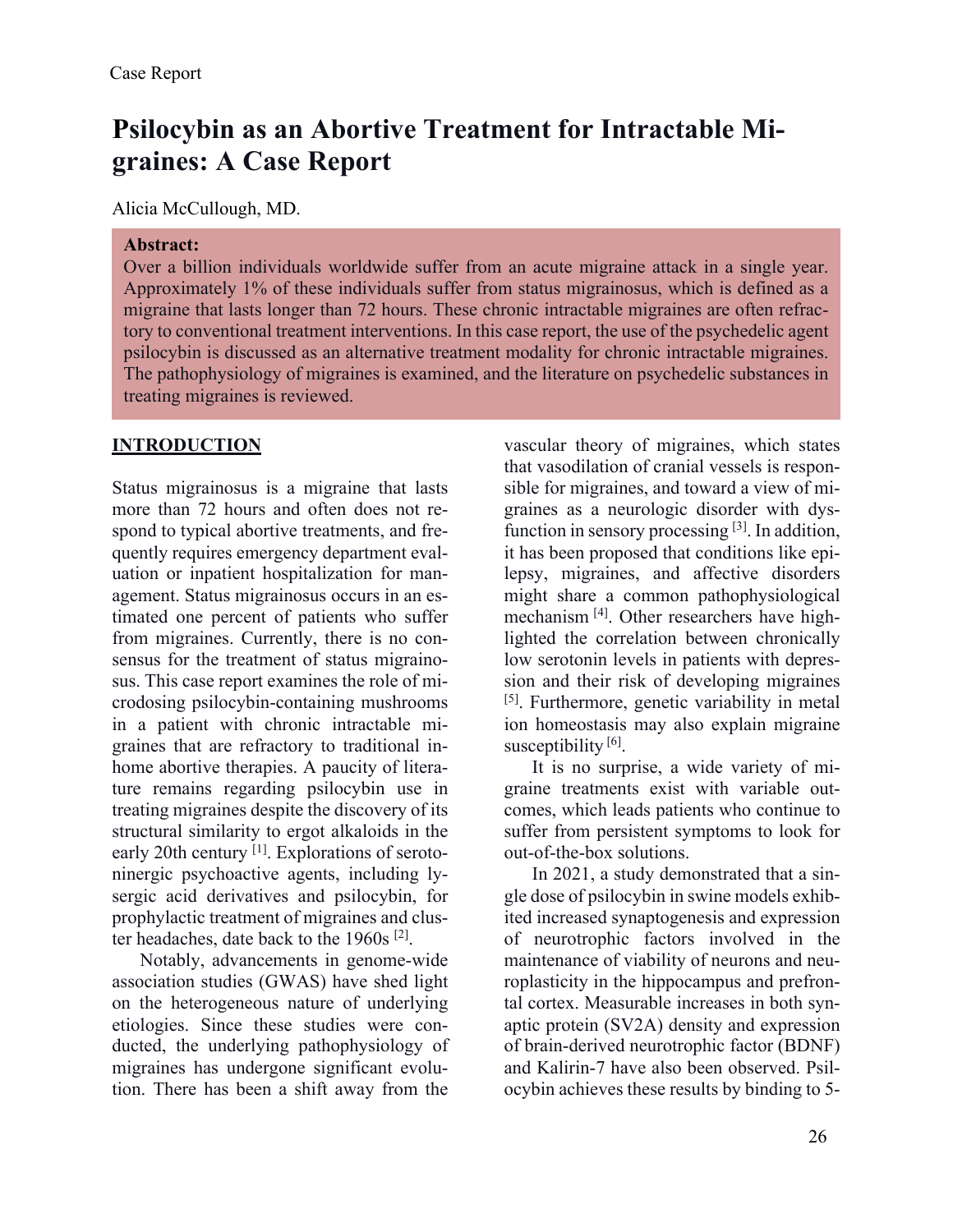Hydroxytryptamine, specifically subset type, 5HT-2A G-protein coupled receptor (GPCR), and subsequent activation of downstream cell signaling pathways [7]. Psilocybin's receptor targets overlap significantly with receptors commonly implicated in the pathogenesis of migraines—specifically, the 5-HT receptors that bind serotonin. The 5-HT2 subtype is of particular note. Psilocybin acts as a partial agonist at the 5-HT2A receptor subtype. Migraine prophylaxis is successfully achieved when the 5-HT2 receptor is blocked by agents such as methysergide, pizotifen, cyproheptadine, or mianserin. However, it should be noted that these agents act on the 5-HT1C subtype, and Ketaserin, a selective 5-HT2 receptor blocker, has yet to demonstrate any efficacy in treating migraines. The underlying pathophysiological mechanism for why modulation of the 5-HT2 receptor improves migraine symptom burden has not been fully elucidated. However, proposed mechanisms include altering cranial vasoconstriction, increased cranial capillary permeability, increased platelet aggregation, or downstream signaling changes in neuroendocrine functions [8].

# **CASE DESCRIPTION**

The patient is a 42-year-old female of Caucasian descent with a past medical history of labyrinthectomy (1982), multiple concussions with loss of consciousness beginning at the age of 5 and later TBI secondary to a motor vehicle accident, cerebrovascular accident (2002), and intractable chronic migraines with status migrainosus starting in 2014, Depressive Disorder Due to Another Medical Condition, generalized anxiety disorder with panic attacks, breast cancer status post radical bilateral mastectomy and chemotherapy on current Tamoxifen therapy. Her family history was notable for depression, anxiety, and OCD in the patient's sister and dementia in two of her grandparents.

Concerning her migraines, triggers primarily included changes in barometric pressure and psychosocial stresses. Other notable migraine symptoms were aura, photosensitivity, a sensation of "teeth itching," and an exacerbation of anxiety symptoms. Her psychotropic medications included Zoloft 100mg PO Daily.

Management and treatment of the patient's migraines included Botox injections every three months, right occipitalis trigger point injections every three months, Glucanezumab-glm 120 mg subcutaneous injection monthly, Cefaly device use 20 minutes daily and an additional 1-hour session weekly, Gabapentin 300 mg PO TID, Magnesium oxide 400 mg PO BID, Riboflavin 100 mg PO QHS. Abortive methods targeted the patient's acute increase in anxiety symptoms during the aura and prodromal phases. These included Hydroxyzine 25 mg PO once as first-line, Lorazepam 1 mg PO once for second line, and Psilocybin ¼ gram for third-line treatment.

The patient did not experience hallucinogenic effects but rather a feeling of being "evened out and smoothing of the rough edges of pain." She denied any notable side effects. Over approximately 15 months, she typically used Psilocybin two times per month. During this period, the patient did experience a 3-day hospitalization for intractable status migrainosus. In contrast, prior to implementing psilocybin in the current regimen, the patient experienced 360 consecutive headache days in 2017 with subsequent hospitalization for uncontrolled pain, severe depression, and suicidal ideation with a plan to overdose on pain medications.

With the improvement in the treatment of her migraine symptoms, the patient has been able to significantly reduce her time away from work resulting in a recent promotion to a management position in quality assurance at her company.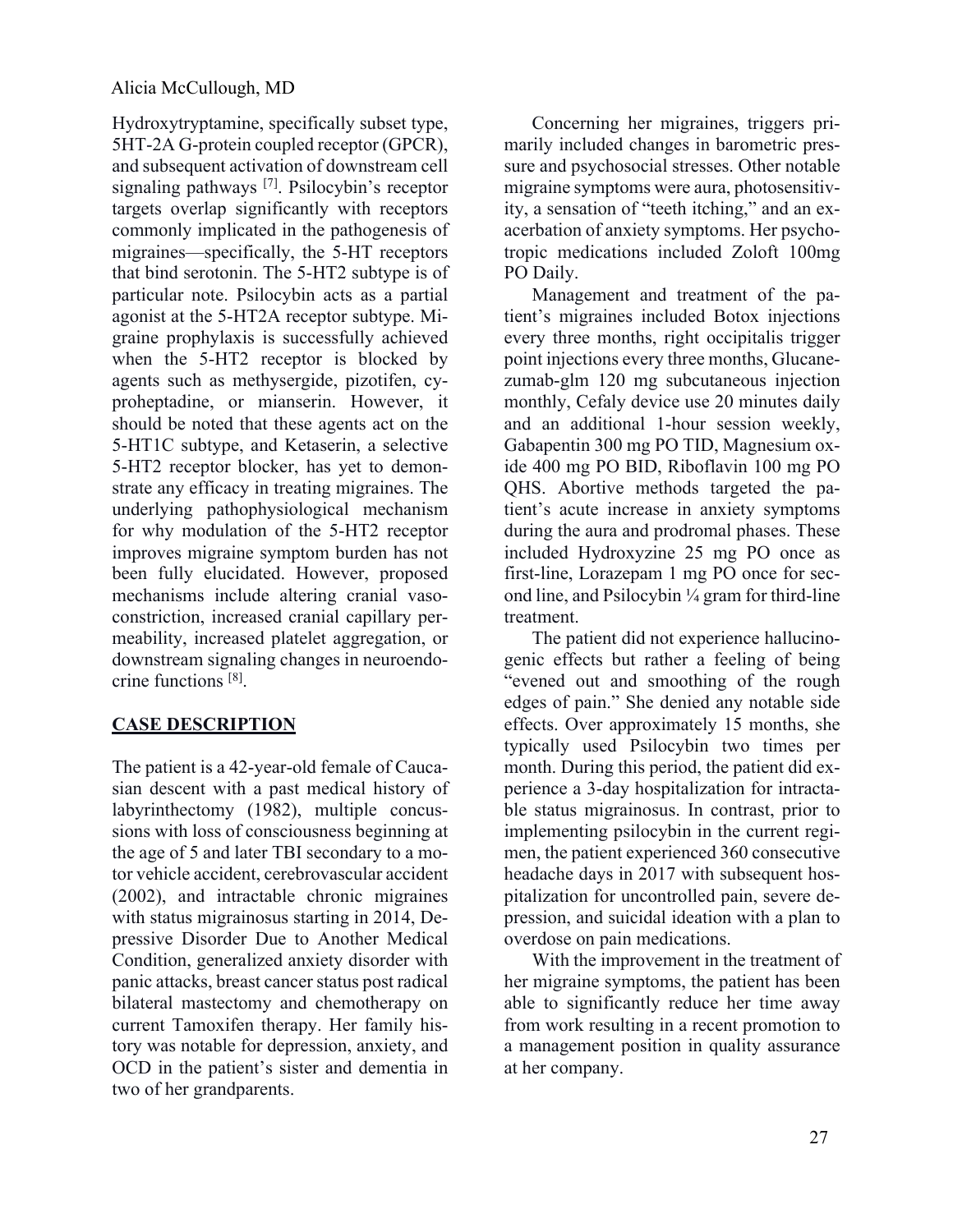Psilocybin as an Abortive Treatment for Intractable Migraines: A Case Report

### **DISCUSSION**

Migraines rank as the sixth most common cause of disability globally, with more than one billion patients having an acute migraine episode in any year [9]. Acute migraines cost 19 billion dollars per year in lost wages and productivity, referred to as indirect costs. Annual direct costs of health care estimates, including hospitalizations, outpatient care, and prescriptions, compared migraineurs nearly \$23,000 compared with non-migraine affected individuals \$16,000<sup>[10]</sup>. The current standard of care for the treatment of migraines is highly effective, but 1% of all patients with migraines suffer from intractable migraines in a given year. In this subset of the population of patients who suffer from migraines, alternative or novel treatment modalities are of particular salience. Psychedelic substances, such as psilocybin, have shown remarkable promise in treating difficult to treat or resistant disorders such as Major Depressive Disorder, Post Traumatic Stress Disorder, and Obsessive-Compulsive Disorder [11]. The use of these substances has also been investigated in chronic pain conditions, and results suggest that substances like LSD and Psilocybin may reduce nociceptive and antinociceptive processing through their activity at the 5-HT receptor [12].

Indeed, survey data indicates that psychedelic substances have been effective at treating cluster headaches:

"The indoleamine hallucinogens, psilocybin, lysergic acid diethylamide, and lysergic acid amide, were comparable to or more efficacious than most conventional medications. These agents were also perceived to shorten/abort a cluster period and bring chronic cluster headaches into remission more than conventional medications. Furthermore, infrequent and nonhallucinogenic doses were reported to be efficacious<sup>[13]</sup>. "

Further research has also investigated the use of psychedelic substances in both cluster headaches and migraines. Based on self-report measures, the self-treatment, typically with psilocybin or LSD, significantly reduced the frequency and intensity of migraine and cluster headache attacks. In a significant proportion of respondents, full remission of symptoms for both cluster headaches and migraines were also reported. In one study, "Twenty-two of 26 psilocybin users reported that psilocybin aborted attacks; 25 of 48 psilocybin users and 7 of 8 LSD users reported cluster period termination; 18 of 19 psilocybin users and 4 of 5 LSD users reported remission period extension<sup>[14]</sup>."

A 2021 double-blind, randomized controlled cross-over trial investigated the use of psilocybin vs. placebo in 10 patients with a history of migraines. Patients were given either placebo or Psilocybin (0.143mg/kg) in two treatment sessions two weeks apart. Patients were instructed to keep a headache diary two weeks prior to the trial and continue it until two weeks after the second session. This study showed that psilocybin significantly reduced the number of weekly migraine days and was not correlated with the intensity of acute psychoactive effects during the psychedelic experience. While this study, like most psychedelic studies, has a small sample size, it does signal that there may be a benefit in using these substances in treating refractory migraine symptoms [15].

## **CONCLUSION:**

Psilocybin and other psychedelic substances may provide additional benefits in treating chronic intractable migraines. While the specific pathophysiology causing migraines has not been fully elucidated, modulation of the 5-HT receptor and downstream secondary messaging signaling cascades are likely involved. Psychedelics, specifically serotonergic hallucinogens, exert their effect via